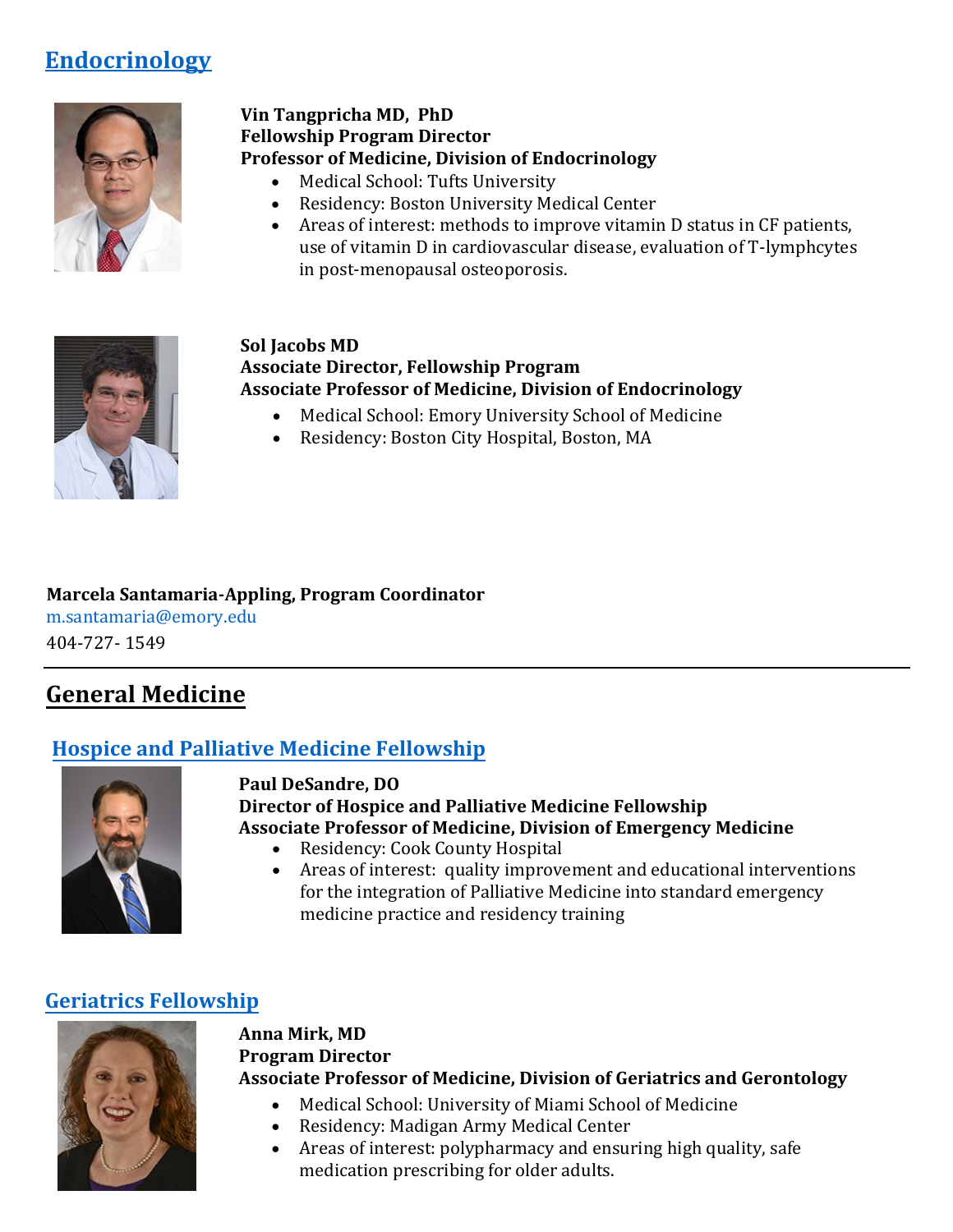## **Renal Medicine**

### **Nephrology Fellowship**



#### **James Bailey, MD Program Director Professor of Medicine, Division of Renal Medicine**

- Medical School: Jefferson Medical College
- Residency: Mercy Hospital
- Areas of interest: mechanisms of muscle wasting under conditions of chronic kidney disease.

**Melanie Elder, Program Coordinator, Renal Fellowship mvelder@emory.edu** 

## **Pulmonary, Allergy, Critical Care & Sleep Medicine**

### **Pulmonary and Critical Care Medicine Fellowship**



**Joanne Shirine Allam, MD Program Director, Pulmonary and Critical Care Medicine Fellowship Associate Professor of Medicine, Pulmonary, Allergy and Critical Care Medicine.**

- Medical School: American University of Beirut<br>• Residency: Emory University School of Medicin
- Residency: Emory University School of Medicine
- Fellowship: [Mayo Clinic](http://medicine.emory.edu/pulmonary-allergy-critical-care/education/pulmonary-criticalcare-fellowship.html)<br>• Interest: Interstitial lung
- Interest: Interstitial lung diseases and advanced modes of non-invasive ventilation for treatment of sleep related breathing disorders

ALice Muson Wood, Program Coordinator, Pulm alice.e.muson-wood@emory.edu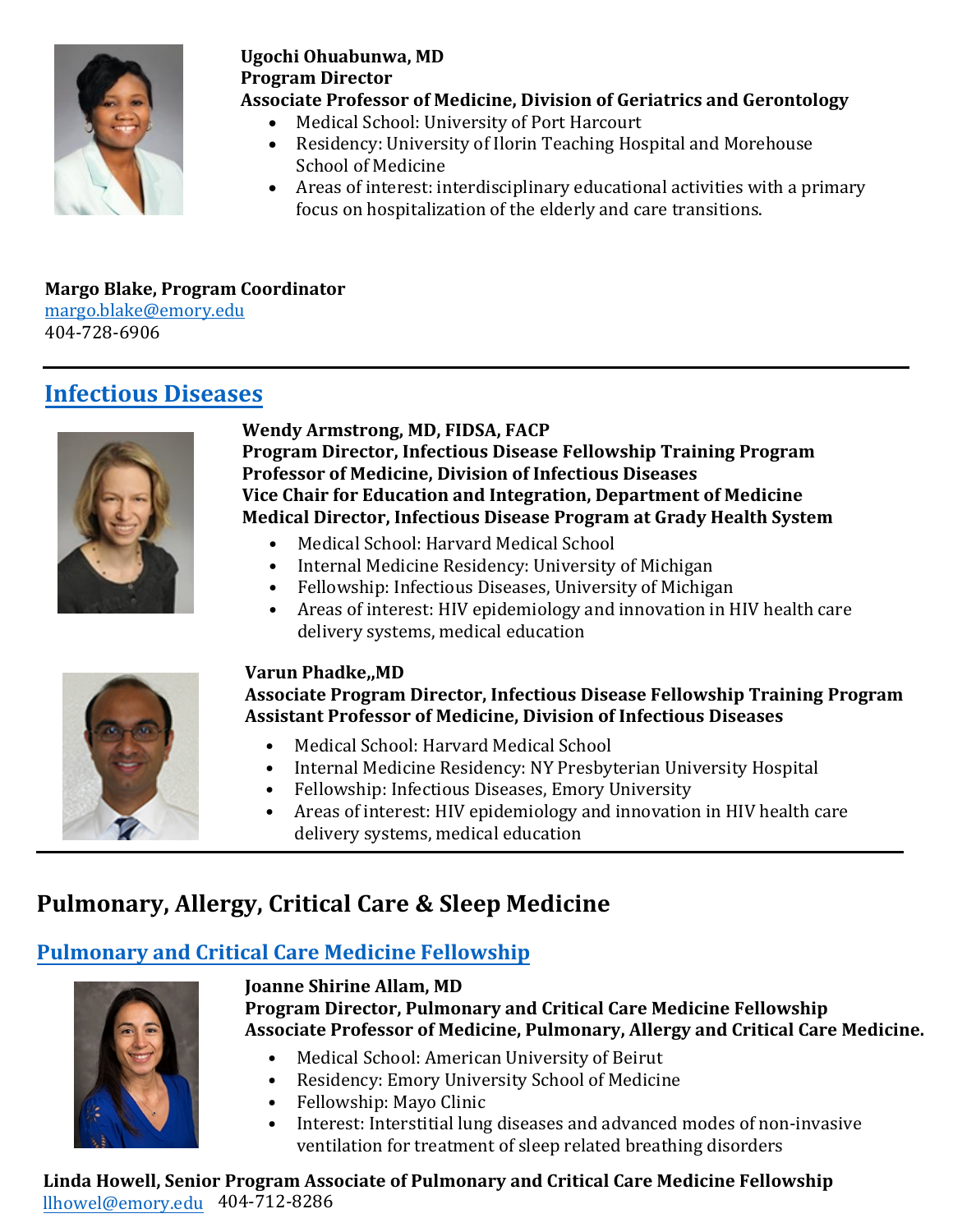## **[Rheumatology](http://medicine.emory.edu/pulmonary-allergy-critical-care/education/interventional-pulmonary-fellowship.html)**



#### **Alison Gizinski, MD, MS Program Director of Rheumatology Fellowship Program Assistant Professor of Medicine, Division of Rheumatology**

- Medical School: University of Washington
- Residency and Fellowship: University of Colorado

**Marcela Santamaria‐Appling, Program Coordinator**  [m.santamaria@emory.edu](http://medicine.emory.edu/education/sleep-medicine/index.html#Sleep Medicine Fellowship) 404-727-5328

### **Sleep Medicine Fellowship**



#### **Barry Fields, MD Director of Sleep Medicine Fellowship Associate Professor of Medicine, Division of Pulmonary, Allergy, Critical Care and Sleep Medicine**

- Medical School: University of Rochester School of Medicine
- Residency: Yale
- Areas of interest: Sleep disorders, apneas, telemedicine, and medical education.

**Linda Howell, Program Coordinator**  llhowel@emor[y.edu](http://medicine.emory.edu/renal-medicine/education/nephrology-fellowship.html) 404-712-8286